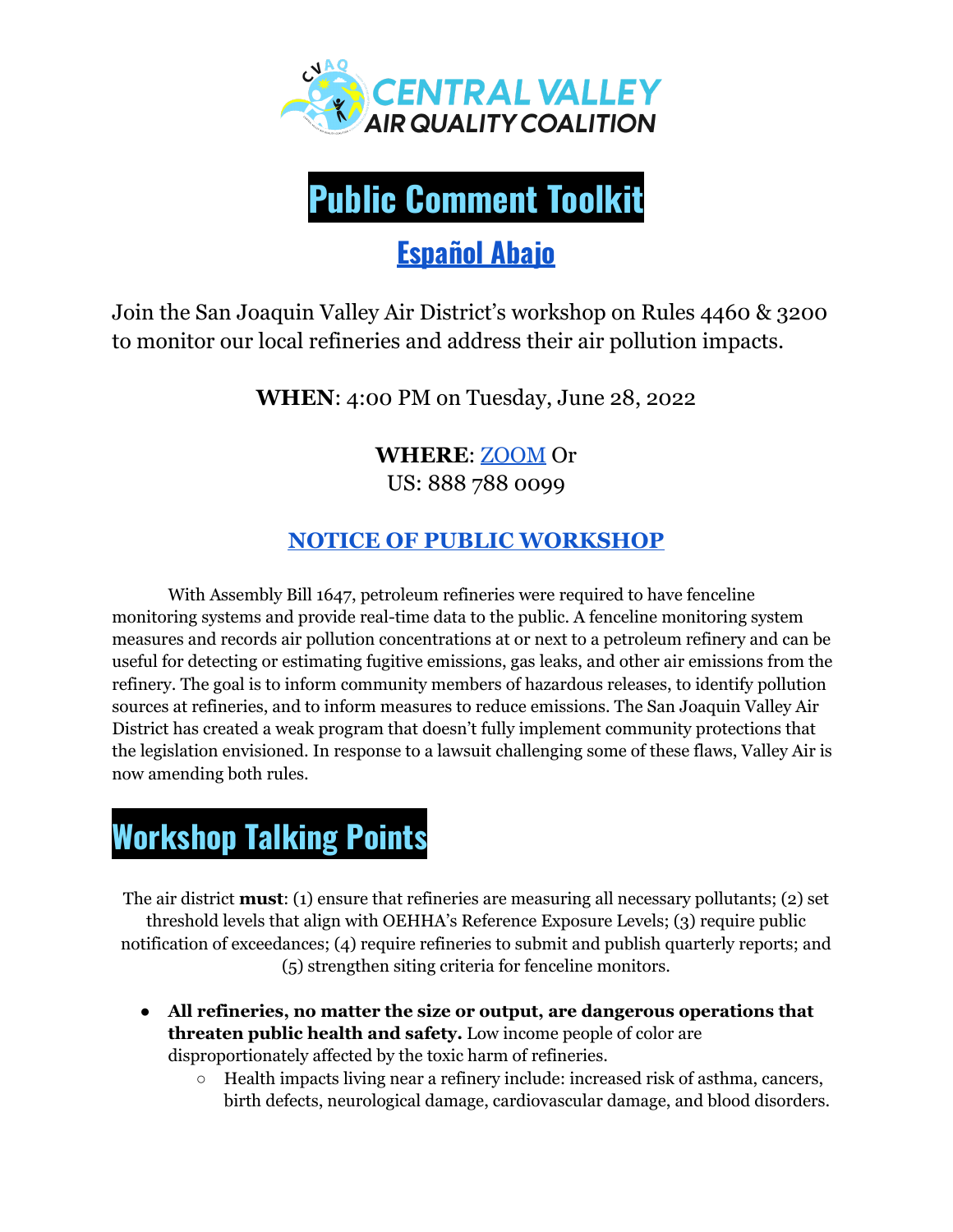- Petroleum refineries also experience **flaring events, fires, spills, and explosions** that release even more hazardous air pollutants that put communities at risk.
	- Ex: On 1/18/18, large fire at local refinery, NEWS [VIDEO](https://www.youtube.com/watch?v=s2IXXIDheCA).
- **Require accessible and transparent information**, and we must go a step further: this information must be actively used to reduce emissions and guide enforcement efforts.
- **● Require refineries to provide adequate public notification when thresholds are exceeded.** This includes multilingual public and agency notifications of exposure through various methods, including email, text message, and other public notices.

#### **● Ensure that fenceline monitors are properly sited to provide the best coverage. + Require refineries to evaluate emissions from on-site sources.**

- The San Joaquin Refinery only evaluated sensitive receptors within one mile of its facility, but VOCs (volatile organic compounds) are known to travel long distances after release. Kern Oil & Refining actually assessed sensitive receptors within about <u>four miles</u> of its facility.
- $\circ$  Refineries model emissions from the center of their facility and this overlooks the communities most impacted by harmful emissions from the refinery and impacts the location and amount of monitors that are installed.

#### **● Require Open Path Monitoring for all refineries.**

- Currently, open-path monitoring is considered to be the most effective monitoring technology in most circumstances.
- Valley Air, however, allows the use of the less effective point monitoring technology for refineries with less than 40,000 barrel per day (bpd) capacity and as needed for larger refineries.

#### **● Remove exemptions in its regulations that allow this public health threat to continue freely.**

- **○** 1) Valley Air exempted refineries that were "not currently engaged in refining crude oil." This was used for Alon Bakersfield Refining and Tricor Refining.
- **○** 2) Valley Air also exempted smaller refineries from monitoring pollutants. Refineries processing under a capacity of 40,000 bpd only have to screen for **four pollutants**: sulfur dioxide, hydrogen sulfide, and BTEX compounds. This applies to 3 of our 4 SJV refineries: Kern Oil (27,000 bpd), San Joaquin Refining (15,000 bpd), and Tricor (12,500 bpd).
	- Kern Oil released nearly 4,400 pounds of ammonia in 2020 a chemical that it wouldn't have been required to monitor for under Valley Air's exemption.
- **Require refineries to monitor all the top candidates by OEHHA**. The California Office of Environmental Health Hazard Assessment (OEHHA) developed a list of 18 chemicals that are the top candidates for air monitoring out of 188 chemicals from refineries.
	- $\circ$  These 4 facilities have been cited for 80 violations over the course of almost 5 years, many of which resulted in excess emissions.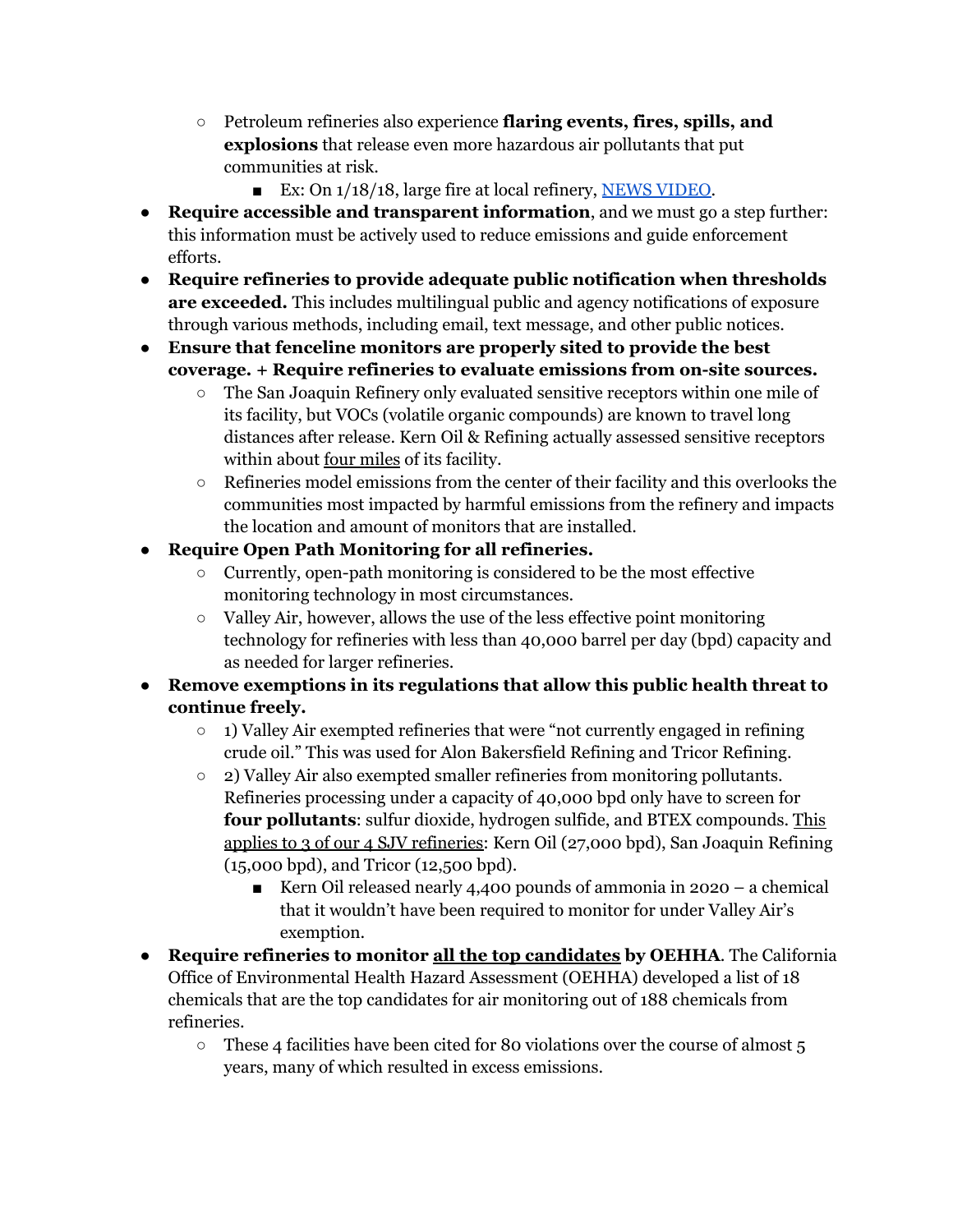- **Require and review quarterly reports and data from the fenceline monitors to assess trends and inform actions**. The air districts must engage in a regular review of the data to assess trends and variations that can inform emissions reductions and other actions.
- **Require refineries to conduct a root cause analysis of threshold exceedances and engage in corrective action.**

## **Draft Public Comment**

Good evening,

My name is [NAME], and I am a resident in [CITY/COUNTY] AND/OR a concerned advocate with [ORGANIZATION]. I am here to urge you to strengthen rules 4460 and 3200.

Residents living near a Refinery:

[Share your community's experiences with any health conditions or impacts, such as asthma, headaches, dizziness, nose irritation, etc.. You could also share smells, sounds, fires, or other impacts you notice in your area.]

*Use any or all of the below.*

I demand the Valley Air District:

- 1. require refineries to have accessible public notifications of violations.
- 2. require proper siting of the equipment and a better evaluation of nearby homes and schools.
- 3. require all refineries to monitor for all of the top 18 candidates and other harmful chemicals.
- 4. remove exemptions in its regulations.
- 5. require open path monitoring on all of its refineries.
- 6. require a root cause analysis and corrective action.

Thank you for your time.

# <span id="page-2-0"></span>**Kit de Herramientas para Comentarios Públicos**

Únase al taller del Distrito del Aire del Valle de San Joaquín sobre las Reglas 4460 y 3200 para monitorear nuestras refinerías locales y abordar los impactos de la contaminación del aire.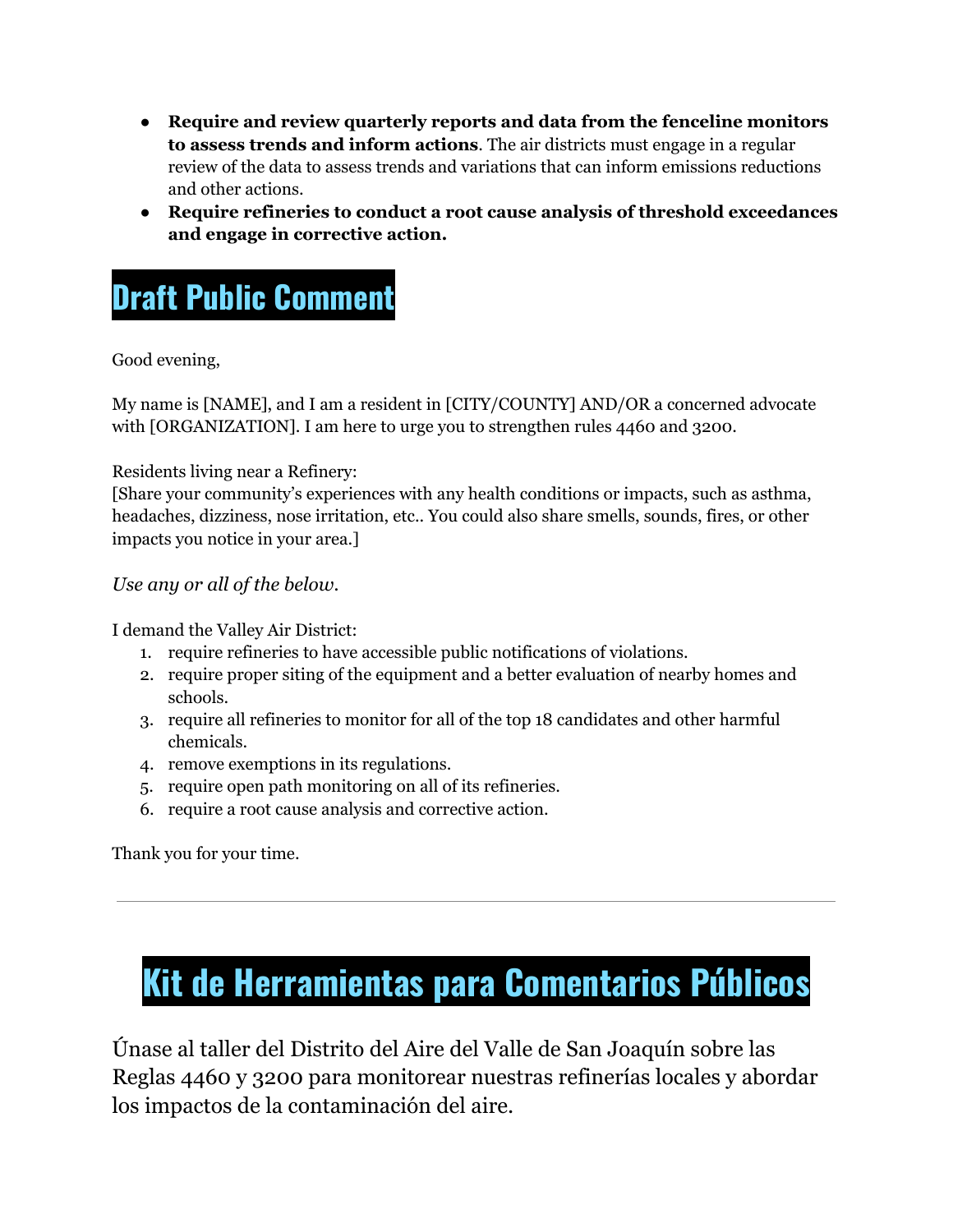**CUANDO**: 4:00 PM el martes, 28 de junio de 2022

### **DÓNDE**: [ZOOM](https://us06web.zoom.us/webinar/register/WN_9i1glmDmQ6KPUXGUX-X3BQ) O US: 888 788 0099

### **AVISO DE TALLER [PÚBLICO](http://www.valleyair.org/workshops/postings/2022/06-28-22_r4460/notice.pdf)**

Con el Proyecto de Ley 1647 de la Asamblea, se requirió que las refinerías de petróleo tuvieran sistemas de monitoreo alrededor de cercas y proporcionaran datos en tiempo real al público. Un sistema de monitoreo de cercas mide y registra las concentraciones de contaminación del aire en una refinería de petróleo o cerca de ella y puede ser útil para detectar o estimar emisiones fugitivas, fugas de gas y otras emisiones al aire de la refinería. El objetivo es informar a los miembros de la comunidad sobre emisiones peligrosas, identificar las fuentes de contaminación en las refinerías e informar las medidas para reducir las emisiones. El Distrito del Aire del Valle de San Joaquín ha creado un programa débil que no implementa completamente las protecciones comunitarias previstas por la legislación. En respuesta a una demanda que cuestiona algunos de estos defectos, Valley Air ahora está modificando ambas reglas.

## **Puntos de Conversación del Taller**

El distrito de aire **debe**: (1) garantizar que las refinerías midan todos los contaminantes necesarios; (2) establecer niveles de umbral que se alineen con los Niveles de Exposición de Referencia del OEHHA (por sus siglas en inglés); (3) exigir la notificación pública de los excesos; (4) exigir a las refinerías que presenten y publiquen informes trimestrales; y (5) fortalecer los criterios de ubicación para los monitores alrededor de cercas.

- **Todas las refinerías, sin importar el tamaño o la producción, son operaciones peligrosas que amenazan la salud y la seguridad públicas.** Las personas de color de bajos ingresos se ven afectadas de manera desproporcionada por el daño tóxico de las refinerías.
	- Los impactos en la salud para los que viven cerca de una refinería incluyen: mayor riesgo de asma, cáncer, defectos de nacimiento, daño neurológico, daño cardiovascular y trastornos en la sangre.
	- Las refinerías de petróleo también experimentan eventos **de llamaradas, incendios, derrames y explosiones** que liberan aún más contaminantes peligrosos del aire que ponen en riesgo a las comunidades.
		- Ejemplo: El 18/01/18, gran incendio en la refinería local, [NOTICIA](https://elpopularnews.com/2018/01/23/bomberos-municipales-apagan-el-incendio-de-una-refineria-en-lamont/).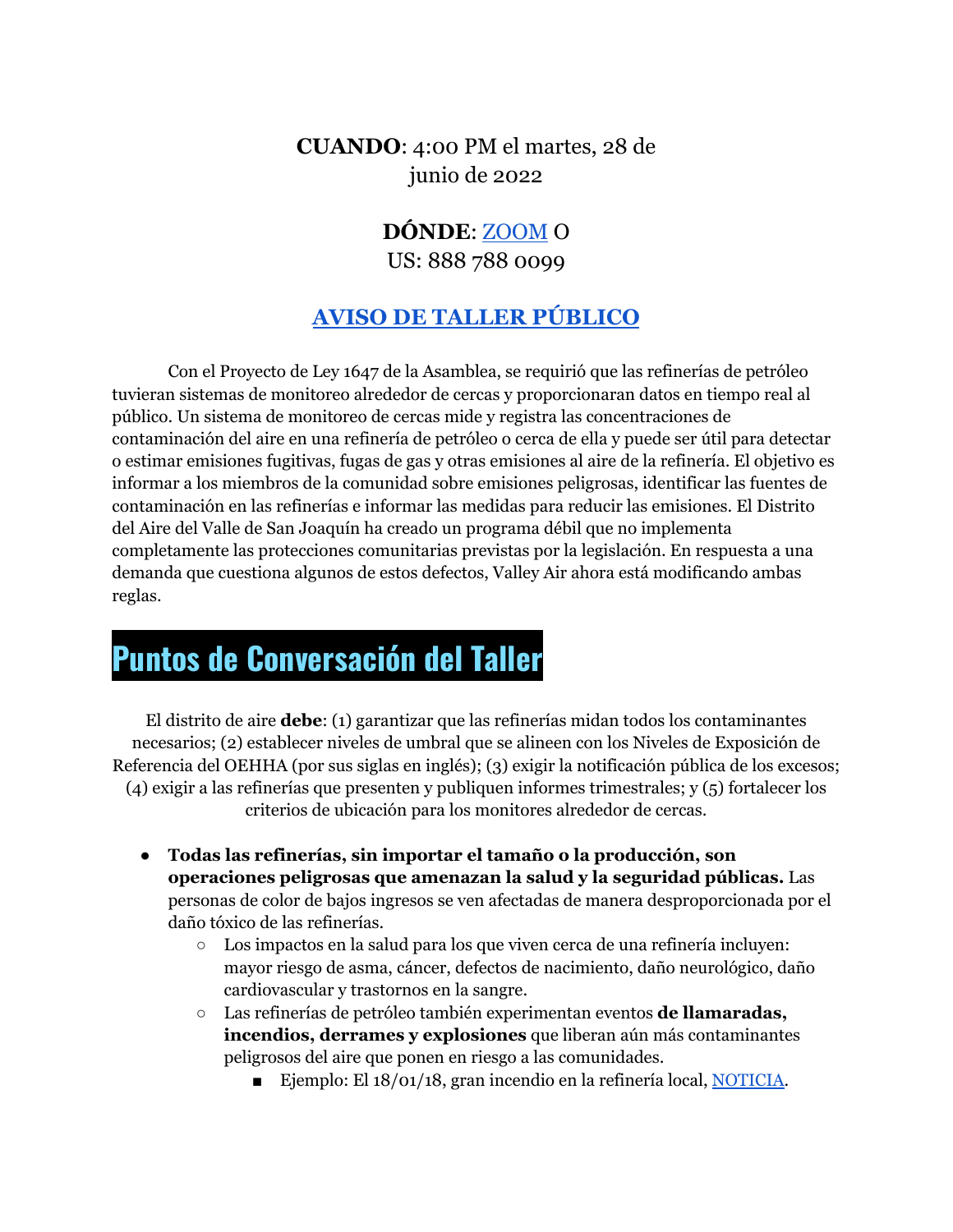- **Requerir información accesible y transparente,** y debemos ir un paso más allá: esta información debe usarse activamente para reducir las emisiones y guiar los esfuerzos de cumplimiento.
- **● Requerir que las refinerías proporcionen una notificación pública adecuada cuando se excedan los umbrales.** Esto incluye notificaciones multilingües públicas y de agencias de exposición a través de varios métodos, incluyendo correo electrónico, mensajes de texto y otros avisos públicos.
- **● Asegúrese de que los monitores de alrededor de la cerca estén ubicados correctamente para brindar la mejor cobertura. + Exigir a las refinerías que evalúen las emisiones de fuentes en sitio.**
	- La Refinería San Joaquín solo evaluó receptores sensibles dentro de una milla de sus instalaciones, pero se sabe que los VOC (compuestos orgánicos volátiles) viajan largas distancias después de la liberación. Kern Oil and Refinery en realidad evaluó receptores sensibles dentro de unas cuatro millas de sus instalaciones.
	- Las refinerías modelan las emisiones desde el centro de sus instalaciones y esto pasa por alto las comunidades más afectadas por las emisiones dañinas de la refinería e impacta la ubicación y la cantidad de monitores que se instalan.
- **● Requerir Monitoreo de Ruta Abierta para todas las refinerías.**
	- Actualmente, el monitoreo de ruta abierta se considera la tecnología de monitoreo más efectiva en la mayoría de las circunstancias.
	- Valley Air, sin embargo, permite el uso de la tecnología de monitoreo de puntos menos efectivos para refinerías con una capacidad de menos de 40,000 barriles por día (bpd) y según sea necesario para refinerías más grandes.
- **● Eliminar las exenciones en sus regulaciones que permiten que esta amenaza para la salud pública continúe libremente.**
	- 1) Valley Air eximió a las refinerías que "actualmente no estaban involucradas en la refinación de petróleo crudo". Esto se utilizó para Refinación Alon Bakersfield y Refinación Tricor.
	- **○** 2) Valley Air también eximió a las refinerías más pequeñas del monitoreo de contaminantes. Las refinerías que procesan con una capacidad de 40,000 bpd solo tienen que detectar cuatro contaminantes: dióxido de azufre, sulfuro de hidrógeno y compuestos BTEX. Esto aplica a 3 de nuestras 4 refinerías SJV Kern Petróleo (27,000 bpd), Refinación San Joaquín (15,000 bpd) y Tricor (12,500 bpd).
		- Kern Petróleo liberó casi 4,400 libras de amoníaco en 2020, una sustancia química que no habría sido necesario monitorear bajo la exención de Valley Air.
- **Requerir que las refinerías monitoreen a todos los principales candidatos por OEHHA.** La Oficina de Evaluación de Peligros para la Salud Ambiental de California (OEHHA, por sus siglas en inglés) desarrolló una lista de 18 productos químicos que son los principales candidatos para el monitoreo del aire entre 188 productos químicos de las refinerías.